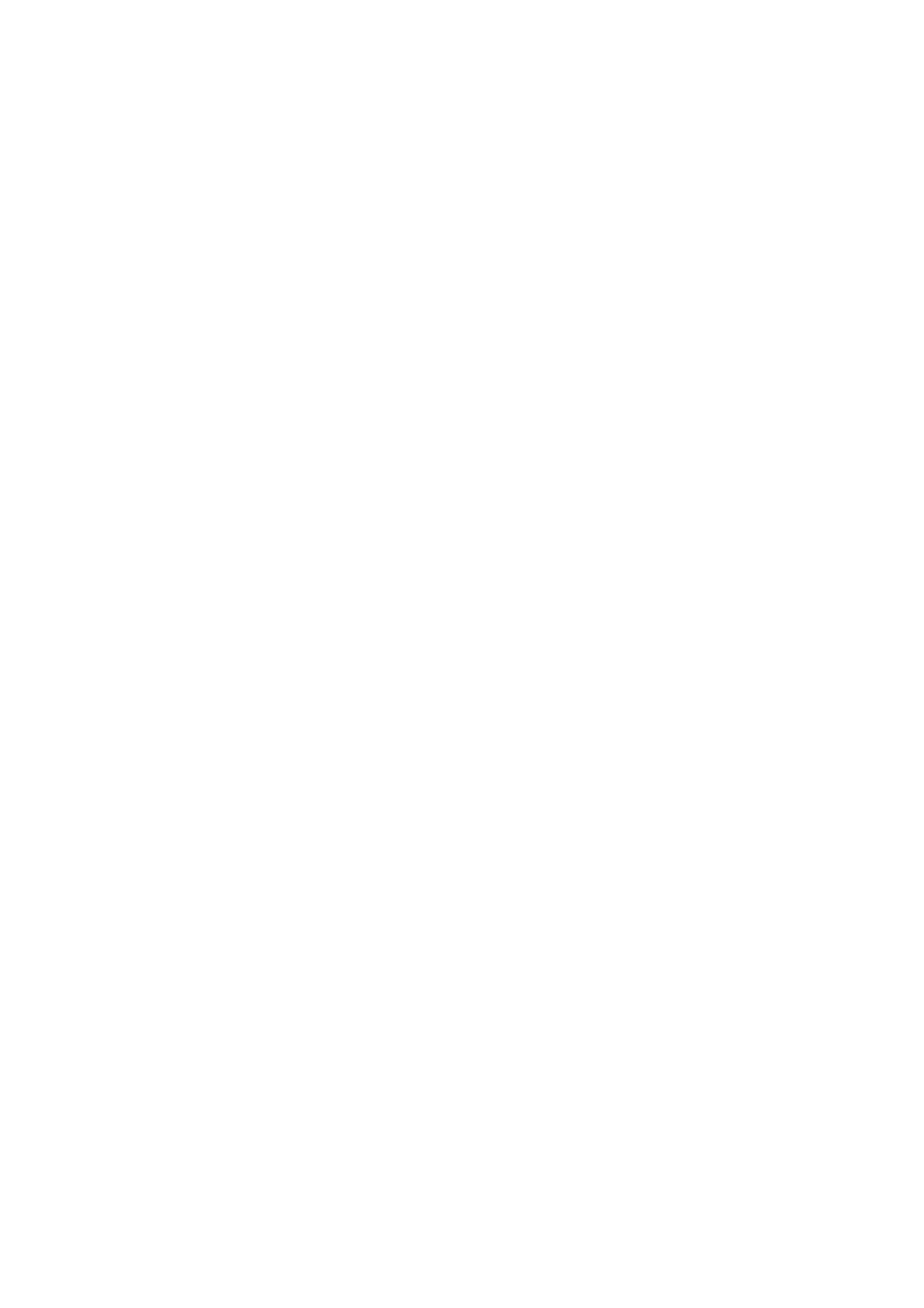

THE ROYAL WESTERN AUSTRALIAN HISTORICAL SOCIETY INC

# **ANNUAL REPORT**

#### 2020-2021

**Presented to the Annual General Meeting** Wednesday 15 September 2021

#### **Stirling House** 49 Broadway **Nedlands Western Australia**

Telephone: Email: Website: **ABN** Facebook

(08) 9386 3841 admin@histwest.org.au www.histwest.org.au 43 607 110 473 facebook.com/Histwest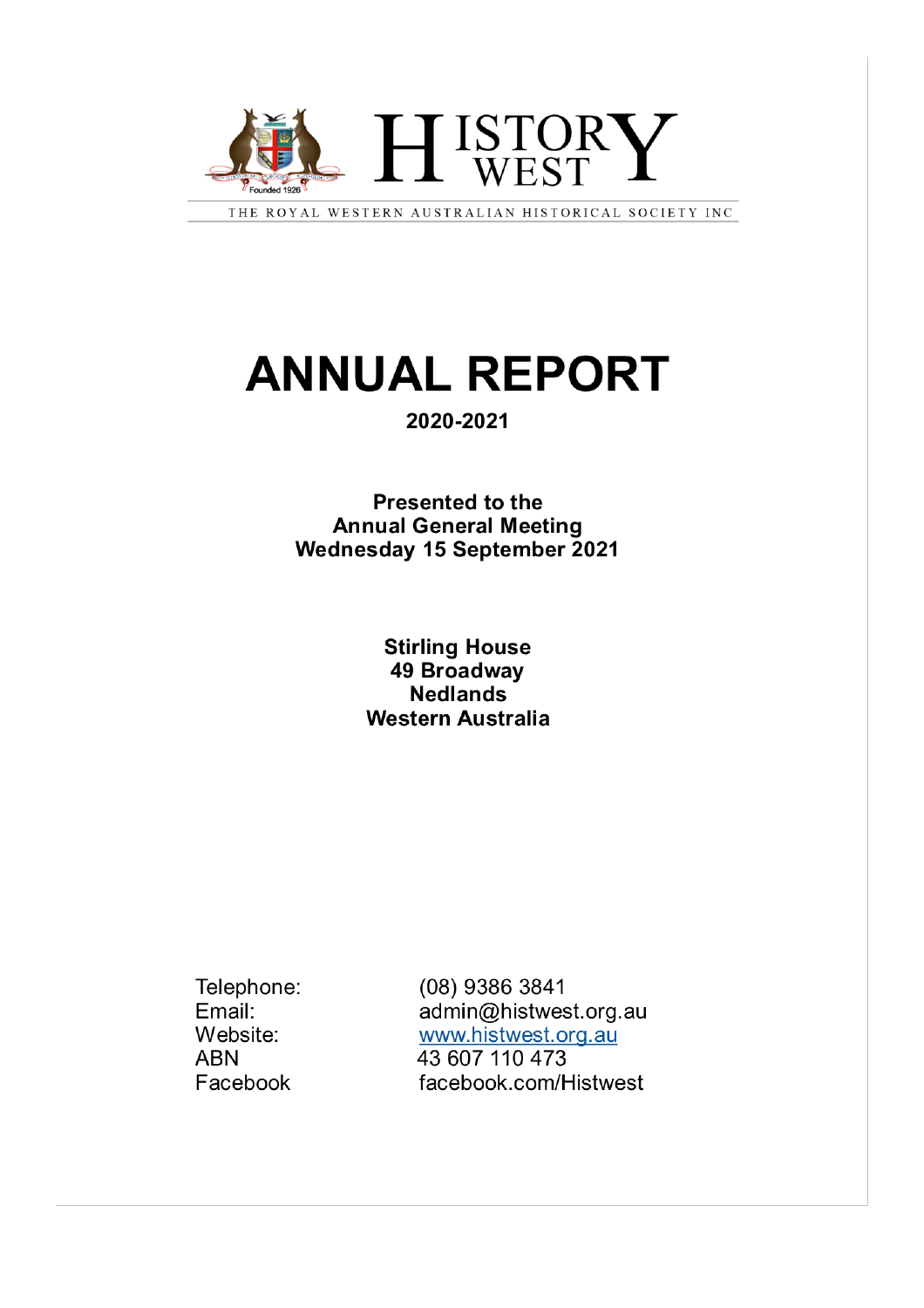## **President's Report**

September 10 marked the 95<sup>th</sup> anniversary of the formation of the Society in 1926, and we entertain hopes that by 2026 the Society will have a new or enlarged building which our collections and members deserve. The History West Community Centre planning committee is making steady progress and a major public appeal will be launched at an opportune time. In the meantime, members have donated over \$250,000 to the building fund.

On 23 November 2020 we had a visit from our Patron, Governor Kim Beazley, who was most impressed with our Art, Photo, Library and Museum collections, and left with a firm conviction that a bigger, safer building was required.

The last twelve months have again been affected by the Covid-19 pandemic with Stirling House closed for a week up to 5 July, masks often required indoors, and events in the meeting room sometimes restricted to twenty people or fifty people. In the biggest blow of all, the State History Conference planned for Denmark in October was cancelled because of these 'social distancing' requirements. More recently, a special lecture planned for 23 September was postponed because of hard border closures.

Our 'off Broadway' entertainment – the History in the City program organised by the Auxiliary was driven into a six-month hiatus but re-emerged stronger than ever, in March.

Despite these annoyances, major Stirling House activities continued as usual: a successful secondhand book sale was held in April with a spectacular follow-up when a 1688 edition of *Paradise Lost* was sold online for \$2400; the newsletter *HistoryWest* appeared like clockwork each month; our Wednesday research talks proceeded on schedule; and *Early Days* number 103 was launched at the annual Christmas party at the Wordsworths; 13 entries were received for the 2020 Williams/Lee Steere Book Prize and the \$1000 cheque was presented at the last AGM.

The Williams/Lee Steere Annual Prize for the best book published on WA history has slowly emerged as an activity of which we should be proud. Tonight's winner was chosen from a field of 18. The Williams/Lee Steere has joined the State Records Office's Margaret Medcalf Award as the two major prizes for history writing.

Our Bookshop is now the most important outlet for books on WA history. Hesperian Press is the major publisher of such books, and has boosted the Bookshop by making all of its titles available to us on consignment.

Other activities which have become a major part of our program are our popular morning 'community talks' and the increasingly popular 'Tuesday Treasures' which highlight items from out various collections.

Your Council is currently in the middle of a 12-month experiment to halve the number of Executive Committee and Council meetings with each body meeting bimonthly in alternate months. It is hoped that this will make it more attractive to busy people to offer their services.

The last five years have seen increased pressure on office-bearers. Until September 2016 a grant from Culture and the Arts enabled us to employ an Executive or Administrative Officer. Honorary officials now share the workload. I would like to see a 'Future Fund' set up to avoid depemdence on government grants.

The bulk of the work of the Society is carried by our nine committees and our enthusiastic volunteers. The annual reports of all committees can be read in the printed Annual Report. As a small gesture of thanks to the volunteers I have just had a 'Volunteer' badge made for each of them.

As this my last president's report I would particularly like to thank Secretary Pamela Statham Drew, Treasurer Lorraine Clarke and Assistant Treasurer Nick Drew for their unconditional support over the last two years.

Steve Errington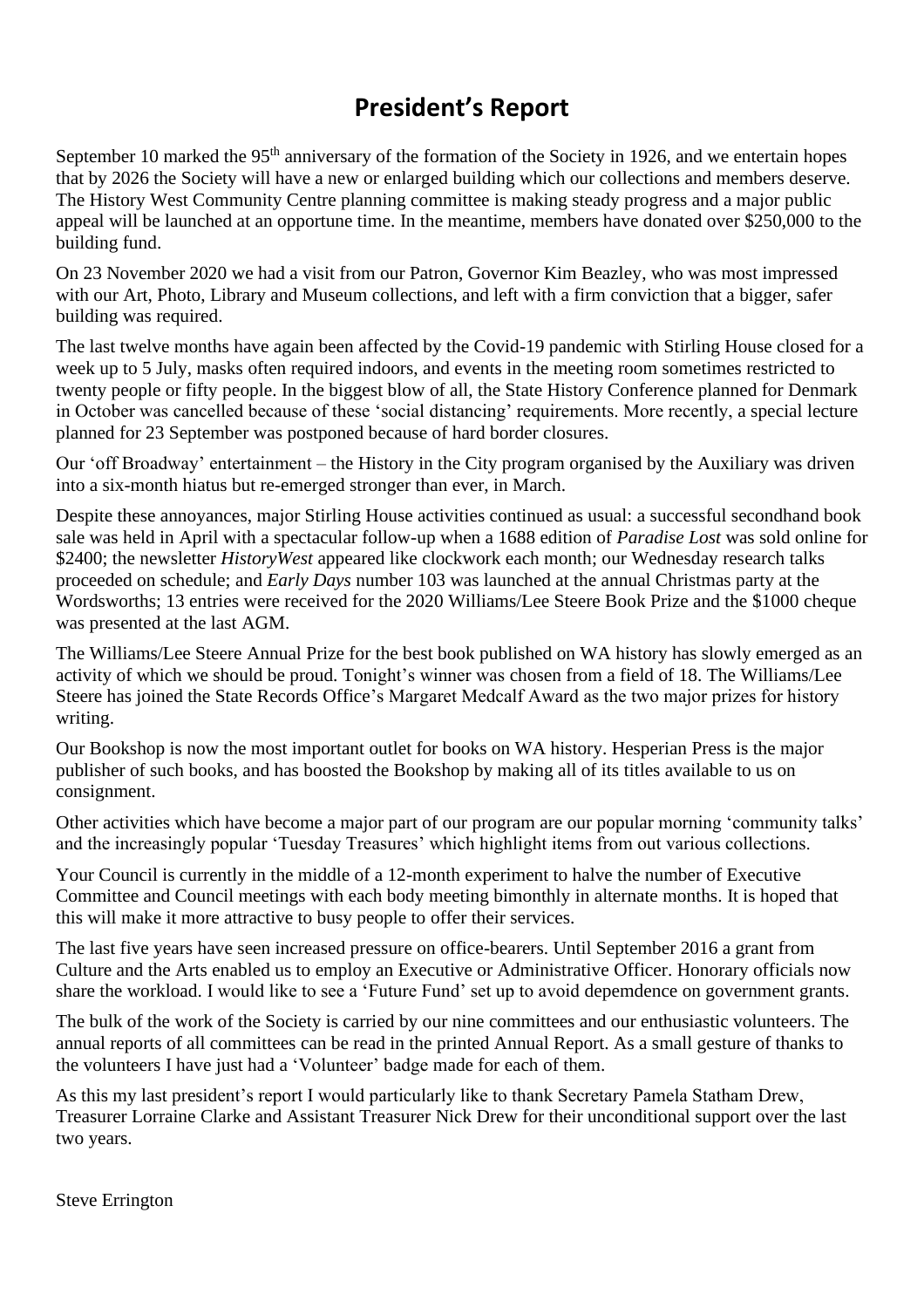## **ANNUAL COUNCIL/COMMITTEE REPORTS 2020-21**

#### **PATRON**

The Honourable Kim Beazley AC, Governor of Western Australia

#### **VICE-PATRONS**

Hon. Mark McGowan MLA, Premier of Western Australia Hon. Liza Harvey MLA, Leader of the Opposition (to November), Zac Kirkip (to March), Mia Davies MLA (since April).

#### **OFFICE BEARERS/COUNCILLORS**

President and Chairperson: Dr Steve Errington JP Immediate Past President: Hon. Robert Nicholson AO Vice Presidents: Sally Anne Hasluck OAM, Lennie McCall AM Secretary: Dr Pamela Statham Drew Treasurer and Vice-Chairperson: Lorraine Clarke Assistant Treasurer: Nick Drew Councillors: Dr Fiona Bush OAM, Dr Helen Henderson AM, Dr Lenore Layman AM, Wendy Lugg, Jan McCahon Marshall (Minutes Secretary), Michael Nind, Rachel Roe (Auxiliary President, since February), Roger Tomlins (Affiliates representative), Joyce Young (Auxiliary President, until November).

#### **HONORARY ADVISORS**

Honorary Architect: Maria Gillman

Honorary Solicitor: Denis McLeod

Honorary Auditor: Nexia Australia

## **FINANCIAL REPORT**

The Financial Report for the year July 2020 – June 2021 is available as a separate document, and it will be followed by an auditor's report.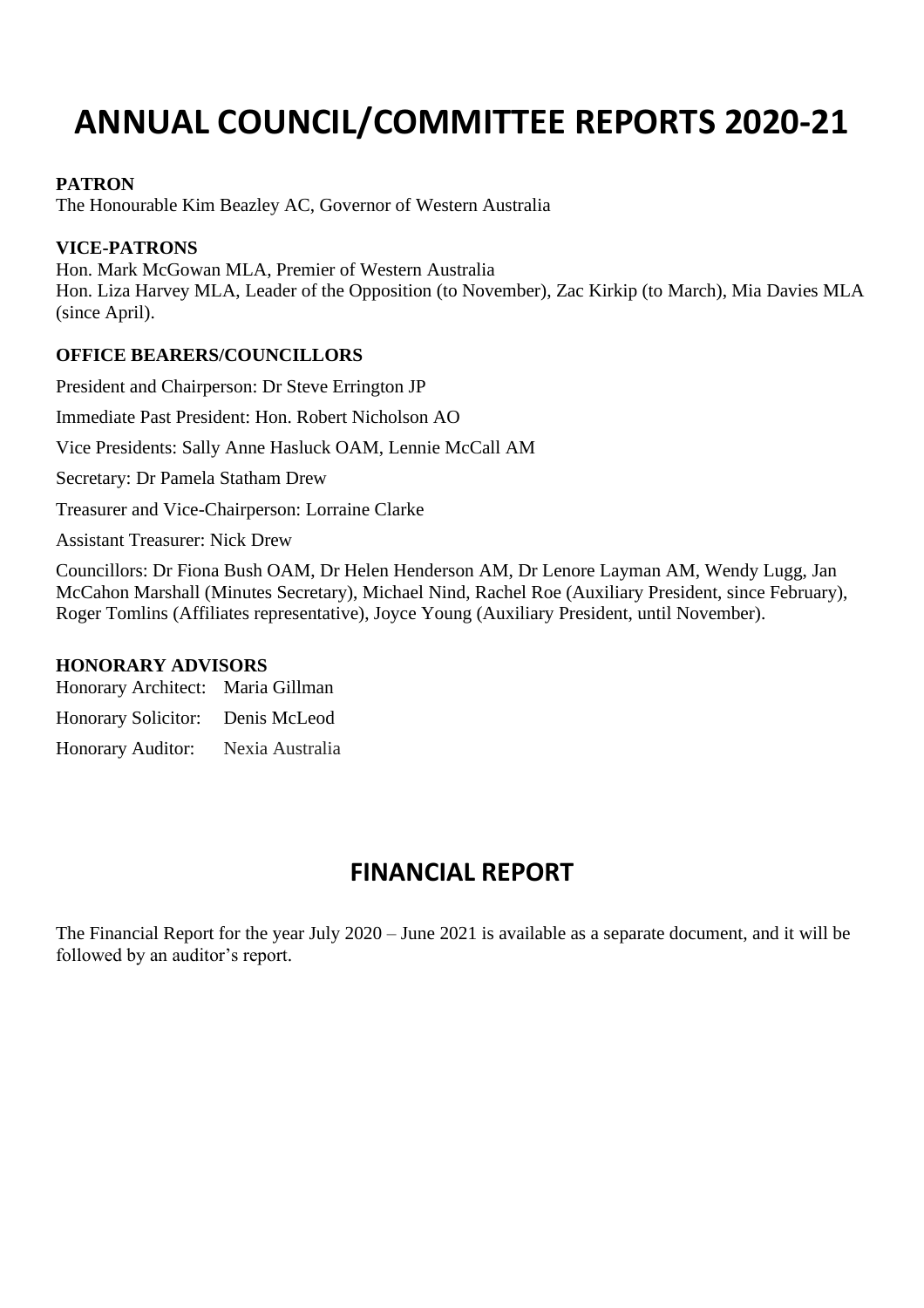## **COMMITTEE REPORTS**

Much of the work of the Society is carried out by standing committees who report to Council. Their reports follow.

## Affiliated Societies Committee

**Committee:** Nick Drew, Convenor (Representative on RWAHS Council), Fiona Bush, Minute Secretary (Mundaring and Hills), Gillian O'Mara (Wanneroo & Districts), Dianne Pope (Bindoon), Lynn O'Hara (South Perth), Ellen Parrick (Mundaring and Hills), Marilyn Gazeley (Cervantes), Roger Tomlins (Maylands) Ashleigh Murch (Denmark), Malcolm Traill (Denmark),Lindsay Stockdale (Eastern Goldfields), Rosie Stroud (Eastern Goldfields) Steve Errington, ex officio (President RWAHS)

**Committee Meetings held:**, 18 August 2020, 16 February 2021, 16 March 2021, 20 April 2021

**Number of Affiliated Societies :** 77

#### **RWAHS 2020 Annual State History Conference of Affiliated Societies: hosted by Denmark Historical Society**

Planning for the 2020 Conference began in 2019, by the Denmark Historical Society.

Conference Convenor Malcolm Traill and President Ashleigh Murch. In August 2020 it was decided due to Covid-19 Capacity limits to postpone the Conference.

The Denmark Conference will now be held 2022, with Bridgetown agreeing to host the Conference in 2023 instead of 2022.

Due the postponement of the Conference and few Annual Reports received it was decided not to issue the Merit award for 2020

#### **RWAHS 2021 Annual State History Conference of Affiliated Societies: hosted by Eastern Goldfields Historical Society**

Planning is going very well for the Conference due to be held 3-5 September with Committee Members Lindsay Stockdale Chair, Rosie Stroud, Ethel Chinnery, Jan Lamont, Bev Quartermaine, Ross Quartmaine & Di Stockdale.

Some delegates have decided to stay on for the Coolgardie Cup being held in Kalgoorlie on Sunday afternoon 4 September, the Racing Club have offered free admission and a tour of the Museum.

**Grants:** The last instalment of the of the three-year Lotterywest grant to provide assistance to delegates to attend the Annual State History Conference was due to be paid for the 2020 Conference. Due to the cancellation of the 2020 Conference Lotterywest have agreed to extend the Grant to 2021 with a final Acquittal date 20 December 2021.

In addition the 2019 grant \$7,500 we claimed \$5,094.00 leaving a balance \$2,406.00 to be deducted from 2021 Grant \$8,000.00, in April Lotterywest offered the balance \$2,406.00 to be kept and added this year's Grant \$8,000.00 due the higher costs in travelling and staying in Kalgoorlie.

#### **Travel to 2021 Annual State History Conference**

A Group booking to travel on the Prospector Train was made with TransWA departing East Perth 3 September for 53 delegates, others are joining the train at other stops, some return Sunday 5 September or 6 September after the Coolgardie Cup

**Mail Outs:** The Mail Out/Newsletter to all Affiliated Societies took place in September 2020, May 2020, December 2020 and April 2021 in addition other Group emails were sent to all Societies with updates and information.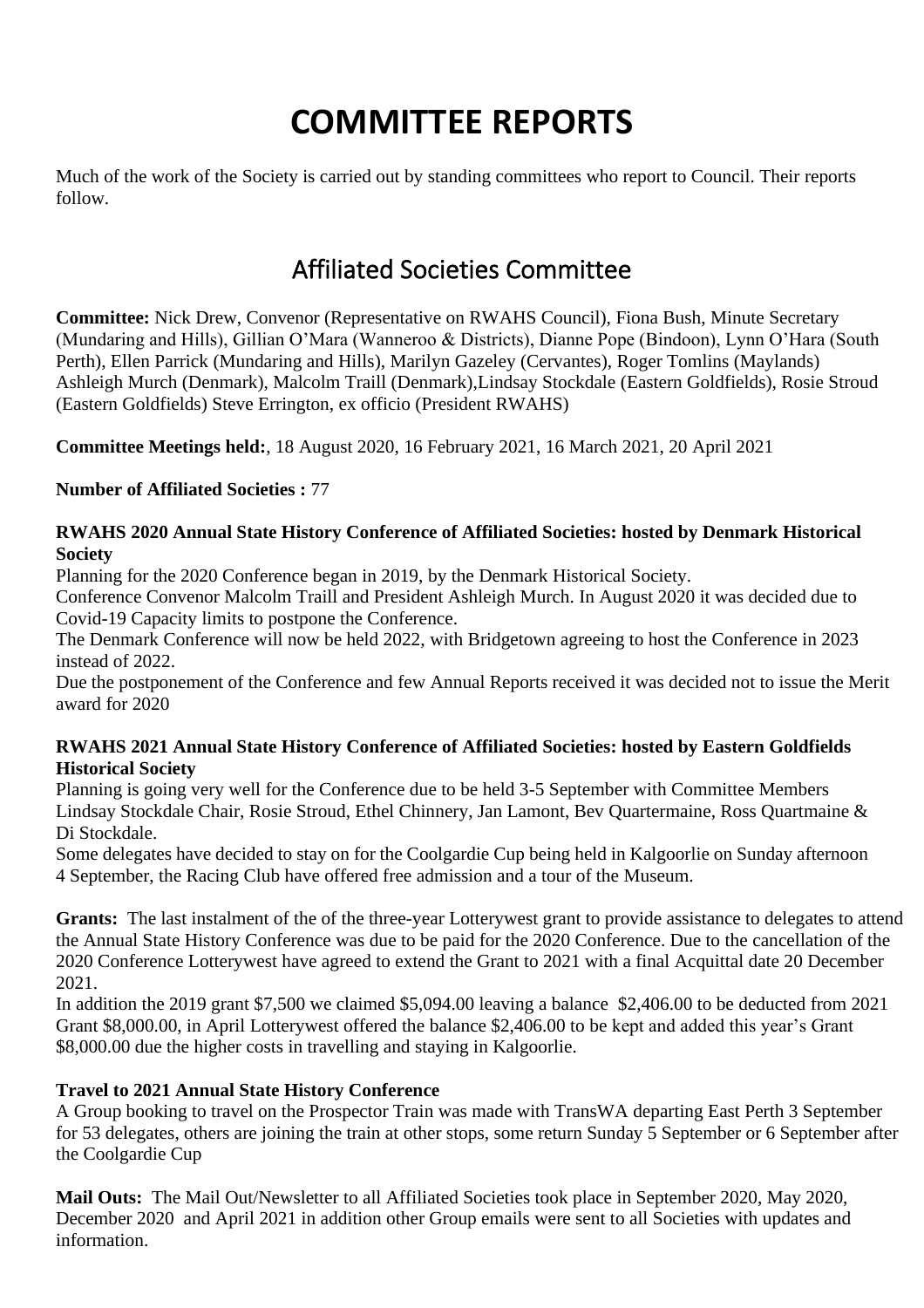**Queries:** Emails/telephone Many calls have been received throughout the year requesting information, guidance, notice of events, etc

**Nick Drew** Convenor

## **The RWAHS Auxiliary**

**Committee Members:** Rachel Roe President and Treasurer, Allison Fyfe, Jenny Wildy, Jill Paterson, Shirley Aliaga.

*The History in the City* program of talks and afternoon tea was cancelled July – December 2020 due to Covid – 19 pandemic.

The Auxiliary's Fundraising Morning Tea held on 5 August 2020 was very different due to Covid-19 restrictions requiring a reduced number of patrons in the room and causing food serving difficulties. The committee increased the number of raffle prizes due to the absence of morning tea. Our guest speaker Richard Offen kindly presented his talk twice to accommodate more guests. There was a morning and afternoon session. His illustrated talk was about *Life at The Perth Town Hall.* This year marks the 150thanniversary of the opening of the Perth Town hall by Governor Weld 1 June 1870. Richard discussed what life was like in the city at the time.

At this event Lorraine Tholet retired as president and we welcomed Mrs. Joyce Young to the role. Sadly, Joyce passed away the following January. Rachel Roe became President at beginning of 2021.

*History in the City* program resumed 2021. The speakers and topics were:

March: Joanna Sassoon - *E.L. Mitchell and WA Photography*

April: Peter Worsley - *Whaling in the !9th Century*

May: Chris Holyday - *History of The RSL in WA*

June: Sid Czabotar - *WA Submarine History (Ovens, Oberons and Orions)*

#### **Rachel Roe**

Auxiliary president

### **Disaster Preparedness Committee**

**Committee members:** Adrian Phelps (Chairperson), Dr Steve Errington (president), Maria Gillman (Hon Architect), Val Hutch (Museum representative), Lennie McCall (a vice president), Margaret Medcalf (Archivist).

**Number of committee of meetings: 8 (**24 August 2020), 8 September 2020 ( Special meeting re digitisation of Council Minutes), 24 September 2020, 19 Oct 2020, 14 December 2020, 15 February 2021, 21 April 2021, 14 June 2021.

The Disaster Preparedness Plan has been reviewed and a list of recurring items to be checked at every meeting has been made.

The emergency exit from the meeting room has been made safer by reducing the steps to one, laying paving to the edge of the building and installing a solar-powered sensor light above the door. At the front entrance a handrail has been installed to help people negotiate the steps safely. All steps now have fluorescent tape on them.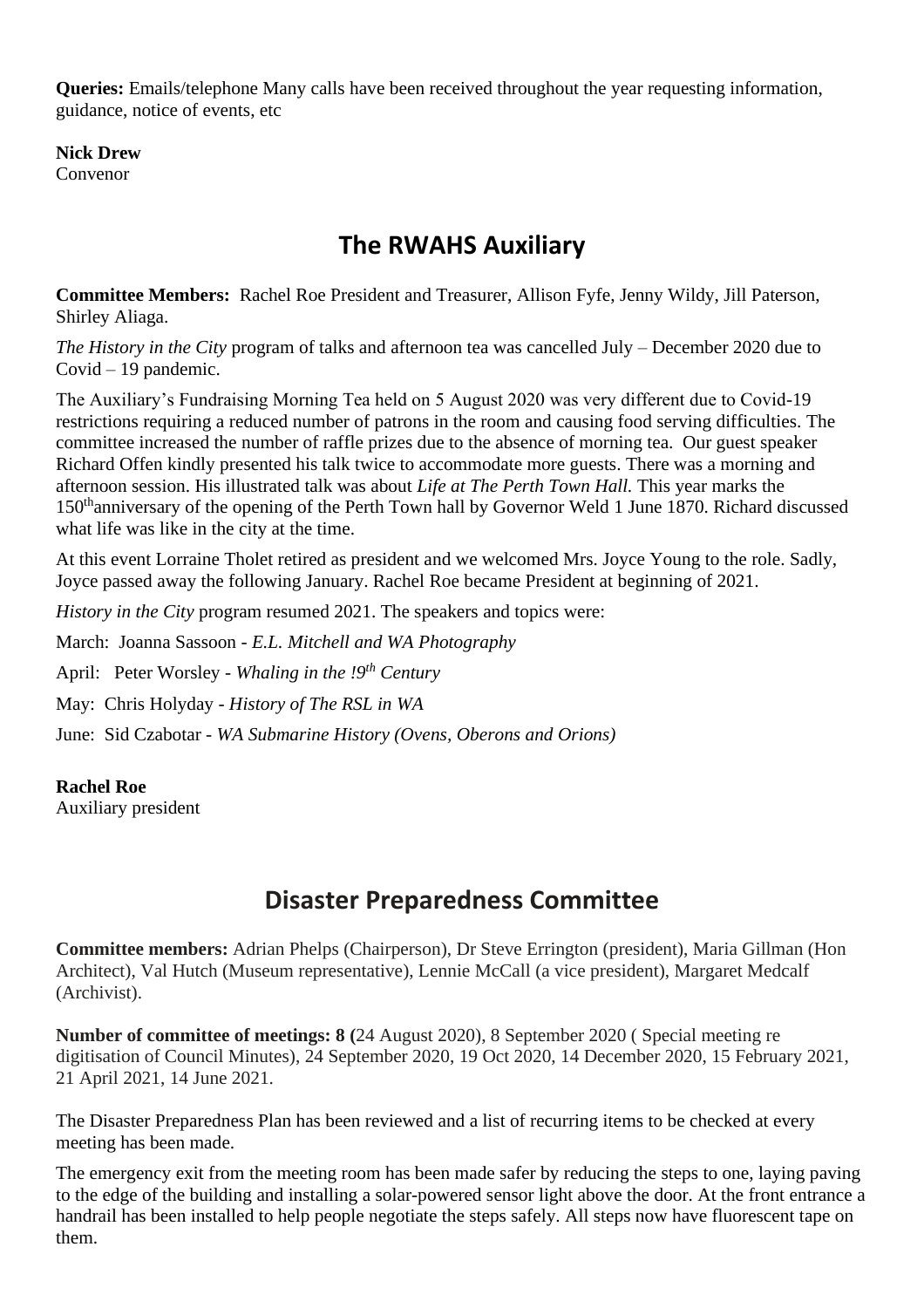Digitisation of Council minutes and other records is continuing by CompStor to ensure they are safe. Once digitised they will be securely stored at CompuStor.

A defibrillator has been installed at the front entrance and a session held to show members how to use it. Our Community Officer will check it monthly.

A CCTV unit has been installed in the meeting room to add to the security of that area.

Recent heavy rain has tested the repairs of the roof to stop water entering the Library and was found to be successful.

Both fire extinguishers have been replaced as it was cheaper than testing, and an additional one has been purchased for the kitchen as we were advised that it would be more effective than a fire blanket.

A 'Reserved' sign was purchased to ensure guest speakers are able to get a parking spot.

A new Occurrence Book has been purchased and it will now be brought to each meeting so that all incidents can be evaluated for action.

#### **Adrian Phelps**

Convenor

## **History West Community Centre Planning Committee**

#### **Names of Committees and sub groups**

- Planning, Fundraising and Building;
- Strategic Planning;
- Media and Communication;
- Fundraising Events/Functions

#### **Members of the Committees and groups; number of meetings held**

HWCC Planning; Fundraising and Building Committee members

Sally Anne Hasluck, Chair (Vice-President) Steve Errington, President Lorraine Clarke, Treasurer and Vice-Chair of Council Nick Drew, assistant treasurer Ian MacLeod, member Lennie McCall, Vice-President Robert Nicholson, Immediate Past President Richard Offen, member Kevin Skipworth, member John Shepherd, member

Members of Strategic Planning Sally Anne Hasluck, Chair Susie Jackson, Consultant (Jackson Business Consulting) Lennie McCall, Vice-President Richard Offen, member

Members of Media and Communication Commenced October 2020 Richard Offen, Chair Kate Ackerman, member Lesley Burnett, Community Officer James Cassidy, member Patrick Cornish, member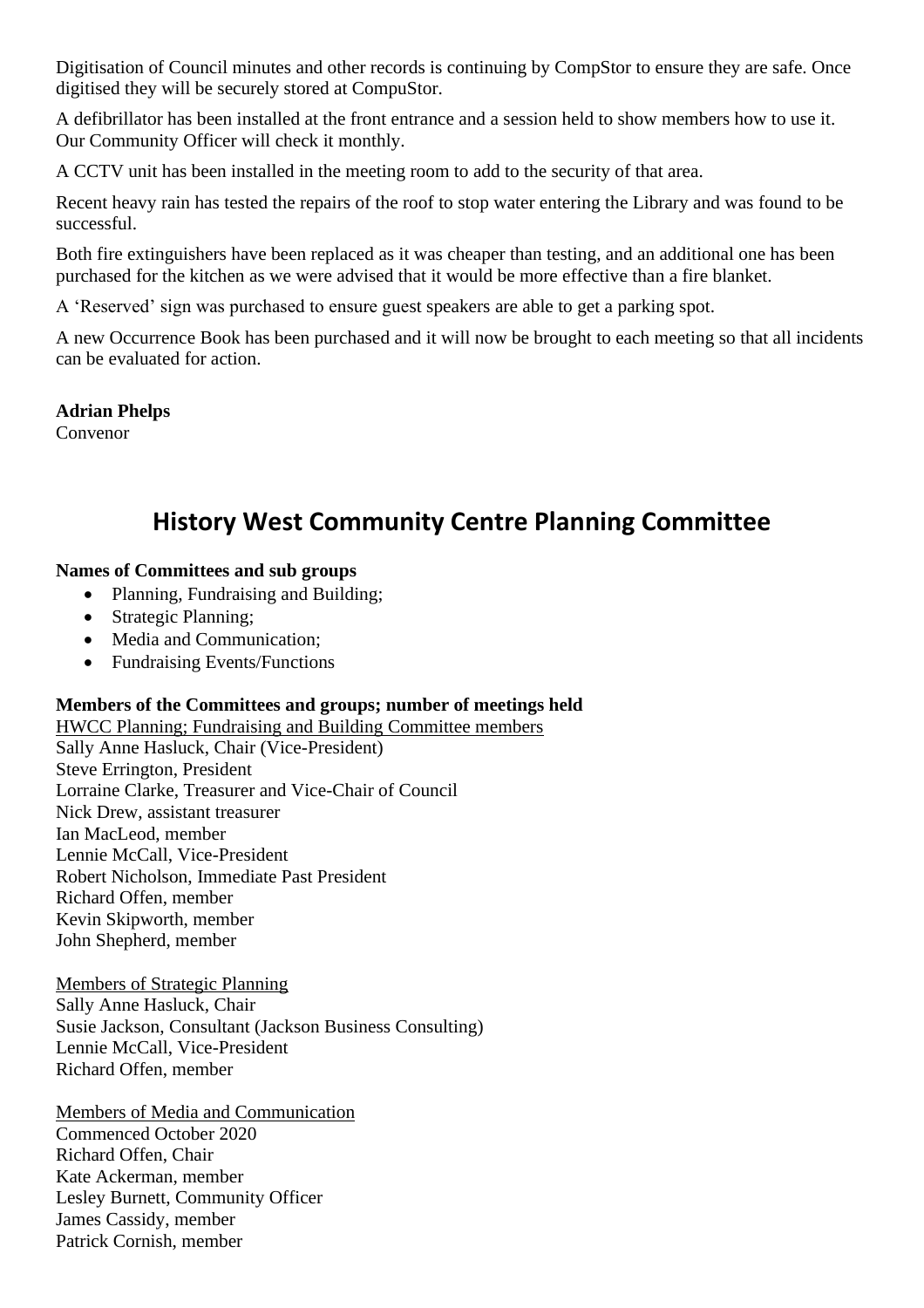Suzanne John, member Margot Lang, member Lenore Layman, member

#### Members of Fundraising Events/Functions

Commenced October 2020 Sally Anne Hasluck (Convenor) Jill Anderson, member Lorraine Clarke (until May 2021) Melissa Drake-Brockman, member Nick Drew, member Val Hutch, member Lennie McCall, Vice-President Agatha van der Schaaf, member Pamela Statham-Drew, member

#### **Meetings held in 2020/2021**

Meetings were placed on hold at various times during the year Planning Committee meetings: 7 Strategic Planning: 4 Media and Communication: 3 Fundraising Events/Functions: 7

#### **Business Case by Peter Farr Consultants Australasia Pty Ltd**

A group met to support Peter Farr with this *pro bono* undertaking. Two new members Phil Vile and Howard Haselhurst contributed. Owing to COVID disruptions the Business Case is yet to be finalised.

#### **Concept Plans for a new building on our site: 49 Broadway Nedlands**

Meetings have been held with Nedlands City Council with respect to the new Local Government LP3 scheme and the process is continuing with their planning department. A thank you to our Hon Architect Maria Gillman of BOS Architects for all her *pro bono* work on the current concept plans.

#### **Strategic Planning**

A small sub group to look at strategic planning for fundraising was formed. The Consultant Susie Jackson has been leading these discussions. There are three areas being addressed; membership, corporate and public. Three further sub groups under the main HWCC Planning Committee have been formed: Major Donors and Corporates (which was not able to meet until 16 July 2021); Media and Communications and Fundraising Events/Functions. These groups are concerned with fundraising and raising the public profile of the Society.

#### **Events/Functions**

The Society's Patron, The Governor, the Honourable Kim Beasley AC hosted a cocktail party at Government House to launch the Members' Fundraising Campaign in February 2021. This was by invitation as numbers were limited. It was an opportunity to thank members who had made donations and pledges and also gain more support from members. The Governor spoke of his love of history and the importance of the Society. A function that was much enjoyed.

A second event, kindly sponsored by a member, was held at Nedlands Yacht Club in March – a morning tea where all members were welcomed. Richard Offen gave a short talk on 'Why History Matters' with a personal narrative and also made a plea for donations. James Cassidy a younger member, presenter of the Society's Facebook page, also spoke on the same theme. Our Honorary Architect, Maria Gillman was in attendance to present the concept plans and answer queries. The large baskets of donated goodies were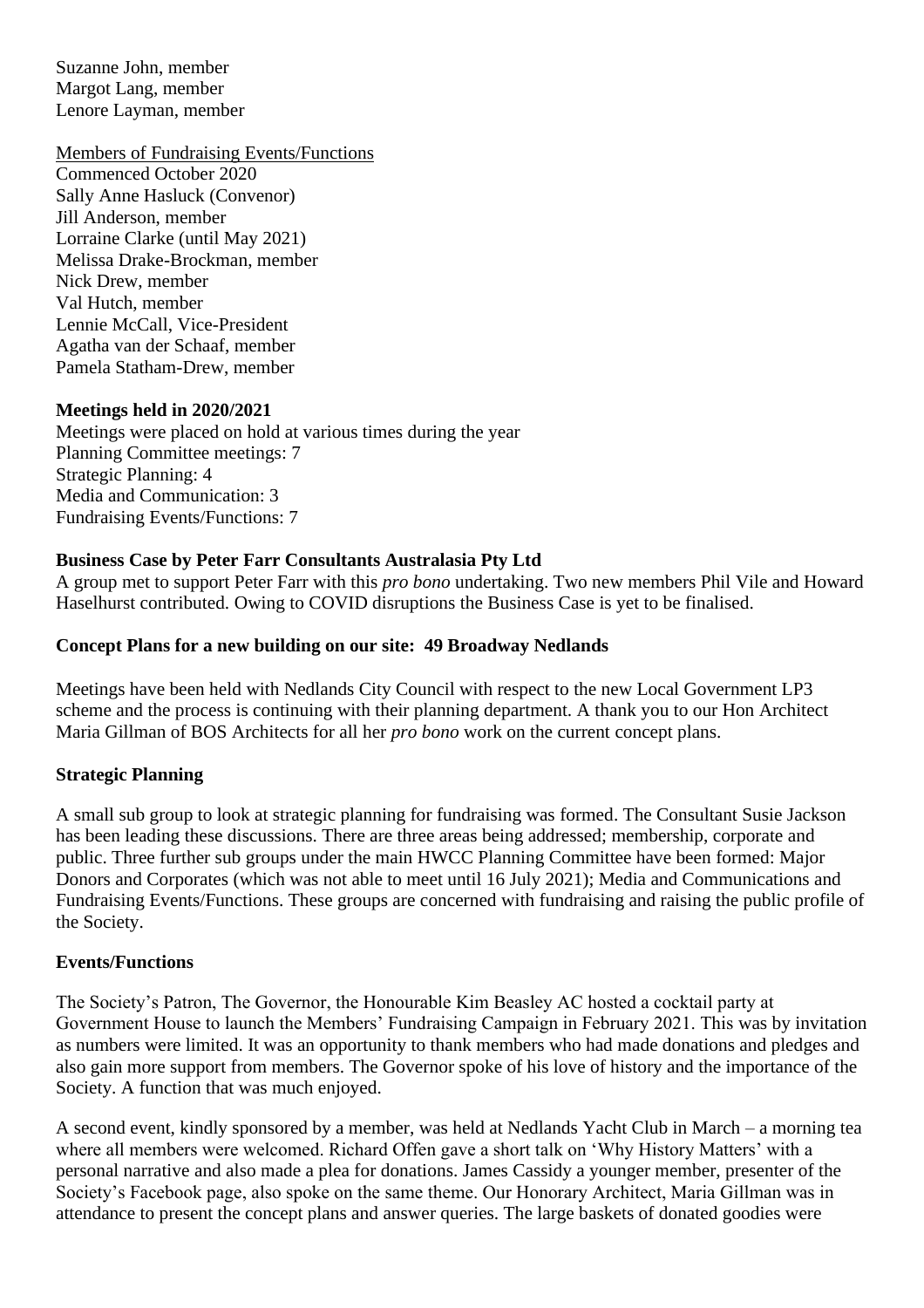popular with the raffle being drawn by Lady Heseltine. Thank you to all the members who joined this morning of good fellowship.

Special 'thank you for attending' keepsakes which included the ability to donate to the members' campaign were given to attendees at both functions.

#### **Donations**

It is pleasing that all the donors who made two year pledges in 2020 have completed their commitment in 2021. The Society is very appreciative of these persons leading the way with donations which ranged from \$1,000 to \$30,000 each year. Other donations from members following from our special events have been most welcome. The pledge of \$500,000 made in 2020 by the Wright sisters through the East India Benevolent Fund is a great encouragement. We are working towards new premises by our centenary in 2026.

To the end of June 2021 the donations account amounts to \$260,000. In the 2020-21 year \$130,000 was received. Thank you to all members who responded to the launch of the Members' Fundraising Campaign. All funds are held safely in trust.

#### **Number of current volunteers**

All 20 members of the committee and subcommittees provided volunteer assistance and encouragement towards achieving a new building for the Society. I would like to thank them all for their contribution. The task requires many 'hands on the wheel'.

My thanks also to our Community Officer, Lesley Burnett, with whom I liaise: she is a most willing and supportive person.

### **Sally Anne Hasluck**

Convenor

## **Library Committee**

#### **Committee members:**

T. Fallen, B. Harris, J. Honniball, V. Krantz, J. McCarthy, J. Matthews, H. Natt, M. Taylor, P. Thorn, A. Weigold, A Bromhead, J. Twine, E. Beaumont

**Number of meetings held:** Five

#### **No. of volunteers: 12**

#### **Highlights**

#### **Events**

Many administrative tasks are difficult without a Library Coordinator and we hope that continuing advertising will for someone to fill this position will be successful.

#### **Facilities**

Removal of the carpet and WiFi access for the computer has made the Library a much safer workplace. Lack of storage space is still a serious issue.

#### **Statistics of activity**

These statistics cover the period of July 2020 to the end of June 2021:

#### **Library users**

|                     | 2020-2021      |
|---------------------|----------------|
| $Visitors - Public$ | 6 <sup>7</sup> |
| Visitors – Members  | 25<br>JJ       |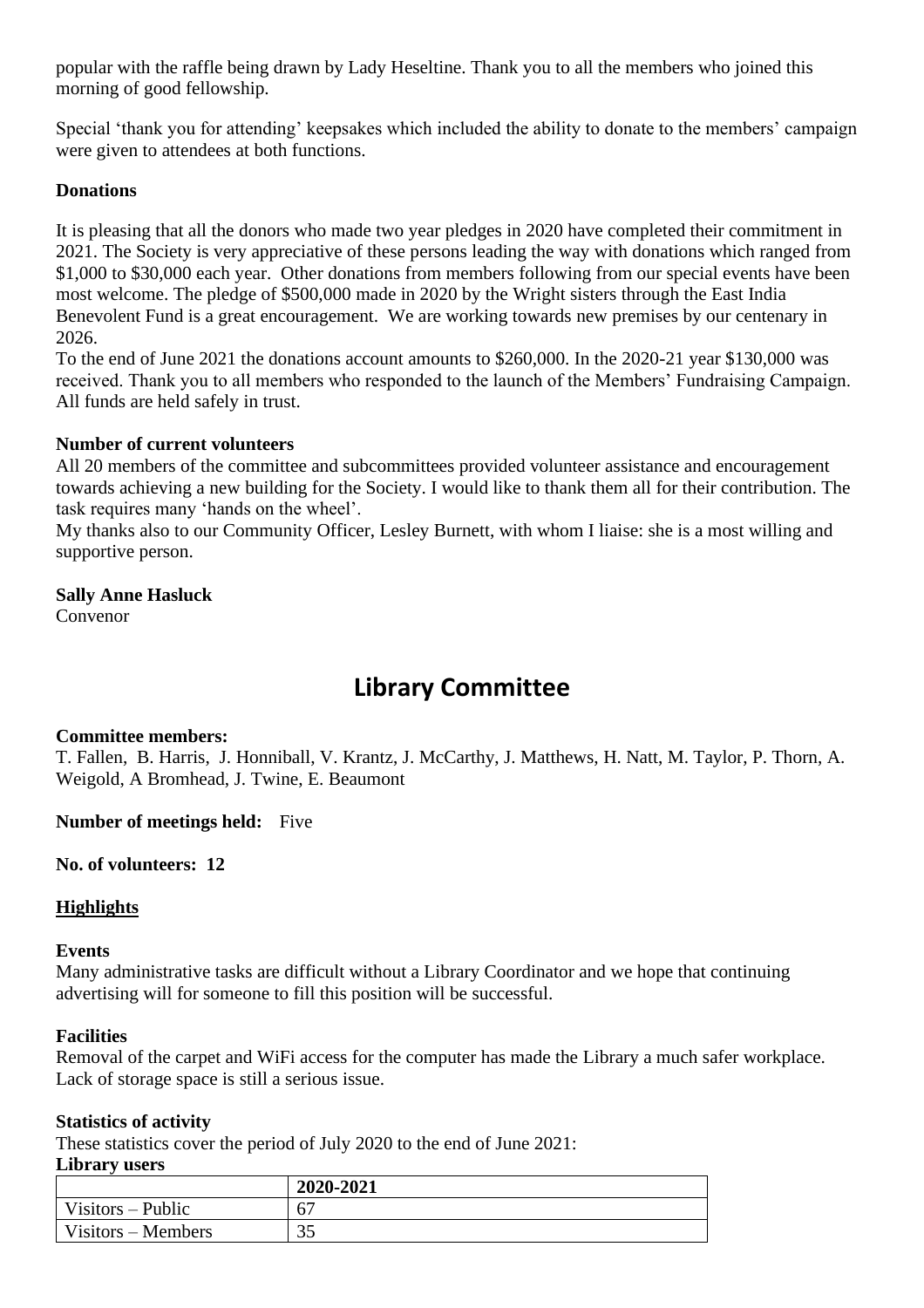|--|

#### **Library use**

|                      | 2020-2021            |
|----------------------|----------------------|
| <b>Enquiries</b>     | $1E^{\prime}$<br>194 |
| Photographs provided | 44                   |

#### **Library staff**

|                    | 2020-2021 |
|--------------------|-----------|
| No. of new library | ັ         |
| volunteers         |           |

#### **Collection development: acquisitions to the Collections**

| <b>Item types</b> | 2020-2021 |
|-------------------|-----------|
| <b>Books</b>      | 137       |
| Documents         | 139       |
| Photographs       | 127       |
| Maps              |           |

#### **Evalyn Beaumont**

Volunteer

## **Museum Committee**

**Members of Committee - July 2020/June 2021:** Tony Bagshaw, Sue Clarke, Ros Currie, Ainslie Edel, Sarah Evans (July 2020 – December 2020). Brixley Gale, Janelle Hauser (joined August 2020) Bruce Hoar, Val Hutch (Convenor), Gabby Inglis (resigned July 2020), Nathan Lewis (discontinued), Fiona Keating (discontinued), Wendy Lugg (Councillor and Hon. Artist in Residence), Kate McGurk (joined August 2020), Zoe Newby, Natalie Richards, Kathryn Swan, Janet Tombleson, Claudia White (until February 2021). Notre Dame Student Vanessa Sawyer completed 40-hour practicum unit (September 2020 – October 2020)

**Currently 15 active volunteers.** 3 new volunteers were welcomed during the year and 4 resigned

**Curator –** Vanessa Wiggin appointed September 2020 (part-time one day per week)

#### **Committee met 10 times during the year**.

|                  | <b>Publicity</b> - <i>History West</i> $-21$ museum related articles appeared throughout the year. |
|------------------|----------------------------------------------------------------------------------------------------|
| <b>July 2020</b> | The Development of Woodman Point Quarantine Station - Zoe Newby                                    |
| <b>August</b>    | Notice on Education Portal and History in a Suitcase - Tony Bagshaw                                |
|                  | Story of Cinderella Balls – Sue Clark                                                              |
| <b>September</b> | No museum articles                                                                                 |
| <b>October</b>   | Return of the Leschenaultia mosaic – Bruce Hoar                                                    |
| <b>November</b>  | History told on a plate $-$ Queen Victoria's Golden Jubilee Commemorative                          |
|                  | <i>Plate <math>1887 - Z</math>oe Newby</i>                                                         |
| <b>December</b>  | The Way We Used to Play – Zoe Newby                                                                |
| Jan/Feb 2021     | No museum articles                                                                                 |
| <b>March</b>     | The roll of the Fashion Doll in Swan River Colony $-$ Jo Pearson                                   |
| April            | <i>Ring a Bell</i> – Bruce Hoar                                                                    |
| <b>May</b>       | The Rees Wallet – Bruce Hoar                                                                       |
|                  | Treatment of the Hartog Plate and bicorn hat - Val Hutch                                           |
| June             | <i>The Tea Set</i> – Natalie Richards and Kath Swan                                                |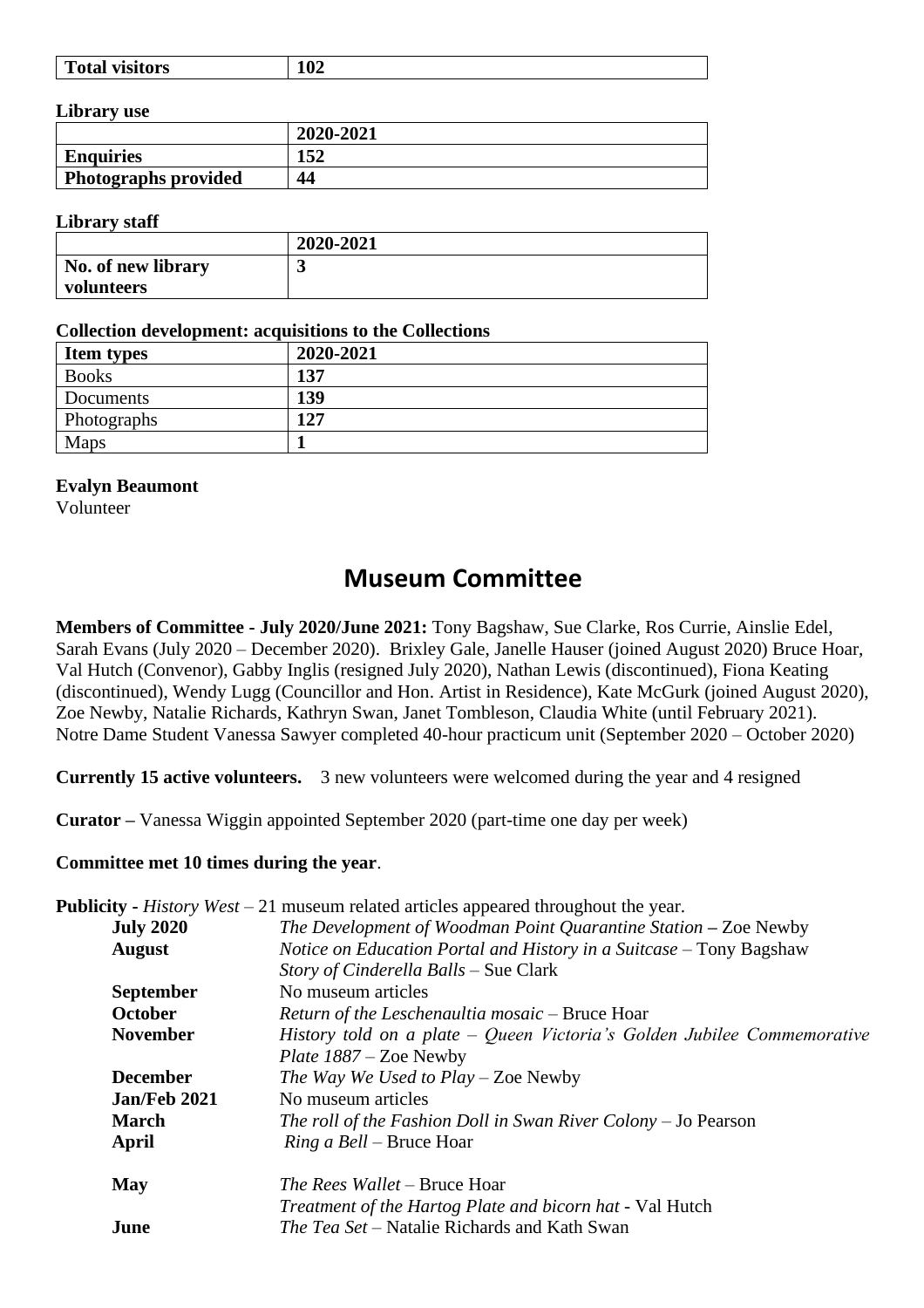| Stories from the Storerooms series – Dorothy Erickson |                                                    |
|-------------------------------------------------------|----------------------------------------------------|
| <b>August 2020</b>                                    | Passmore embroidery and Chair                      |
| <b>September</b>                                      | Warwick Armorial ware                              |
| <b>October</b>                                        | Guilding the Lily – Blanche Habgood's dress        |
| <b>November</b>                                       | $Ride$ to $Win$ – The Murchison Cup                |
| <b>December</b>                                       | Sisterly love - Louisa Clifton's veil              |
| Jan/Feb 2021                                          | No museum articles                                 |
| <b>March</b>                                          | Souvenirs of the Coolgardie Exhibition 1899        |
| April                                                 | John Wall Hardey and 'Grove Farm'                  |
| <b>May</b>                                            | A Lady's accomplishments - Lady Richardson-Bunbury |
| June                                                  | Warding off smells – The Vinaigrette               |

#### **Projects**

Dorothy Erickson's requests and audits

- Art Audit ongoing. New volunteer Sarah Evans assisting Ros Currie on this project.
- Ceramics Audit progressing. Audit with additional information delivered to DE in April. Following her review DE requested additional information. Natalie Richards and Kath Swan are continuing with this.

Collective Access

- Photographing of medals and coins collection by Nathan Lewis uploaded onto CA.
- New accession items entered regularly, with photos where available. Movement of locations and other edits made as required - ongoing
- Difficulty in searching for storage locations due to different ways they have been entered into the system.
- Collections WA Training Workshop by AMaGA WA attended by Wendy Lugg, Natalie Richards and Zoe Newby. Agreed this would provide an effective way of promoting RWAHS collection.
	- Password and contact email to be sorted with AMaGA WA. Wendy is looking into this.

Zoe preparing articles to be included when certain issues have been sorted.

#### **Reports**

Curator's Report – this to become a monthly item on the museum agenda (Vanessa Wiggin)

- From October 2020
	- recommendation to be more strategic in our collecting activities. Willing to review every proposed donation and conduct basic research and significance assessment prior to monthly museum meeting. Created Acquisitions Proposal Form for determining recommendation.
	- Installed sticky pest traps in museum areas and kitchen to be inspected regularly for early warning of insect outbreaks.
	- Identify items in collection which pose health and safety concerns eg asbestos. Items to be tagged and bagged safely.
	- Plans to hold regular conservation training sessions for volunteers.
	- Recommend placing some of our significant costumes on the Australian Dress Register
	- Check on recording of placement locations on CA for easy and accurate search
	- Investigate whether funding is available to have access to an additional networked computer.
	- Commenced replacing wooden dividers in Tranby Room drawers with archival cardboard material.
	- Purchase of gloves and labelling materials to improve the handling and marking of objects.
	- Installed two data loggers in Costume Room to allow the temperature and relative humidity to be monitored.
- Participated in webinar in November for AMAGA. Copy of recording placed on Tranby computer.
- Established a Museum volunteers Facebook page for communication with members of the Museum committee only.
- Discovered undocumented pen and ink drawing of an Aboriginal man, revealed the drawing was done by Alexander Collie in Port Leschenault (Bunbury) in 1830. Amongst the very earliest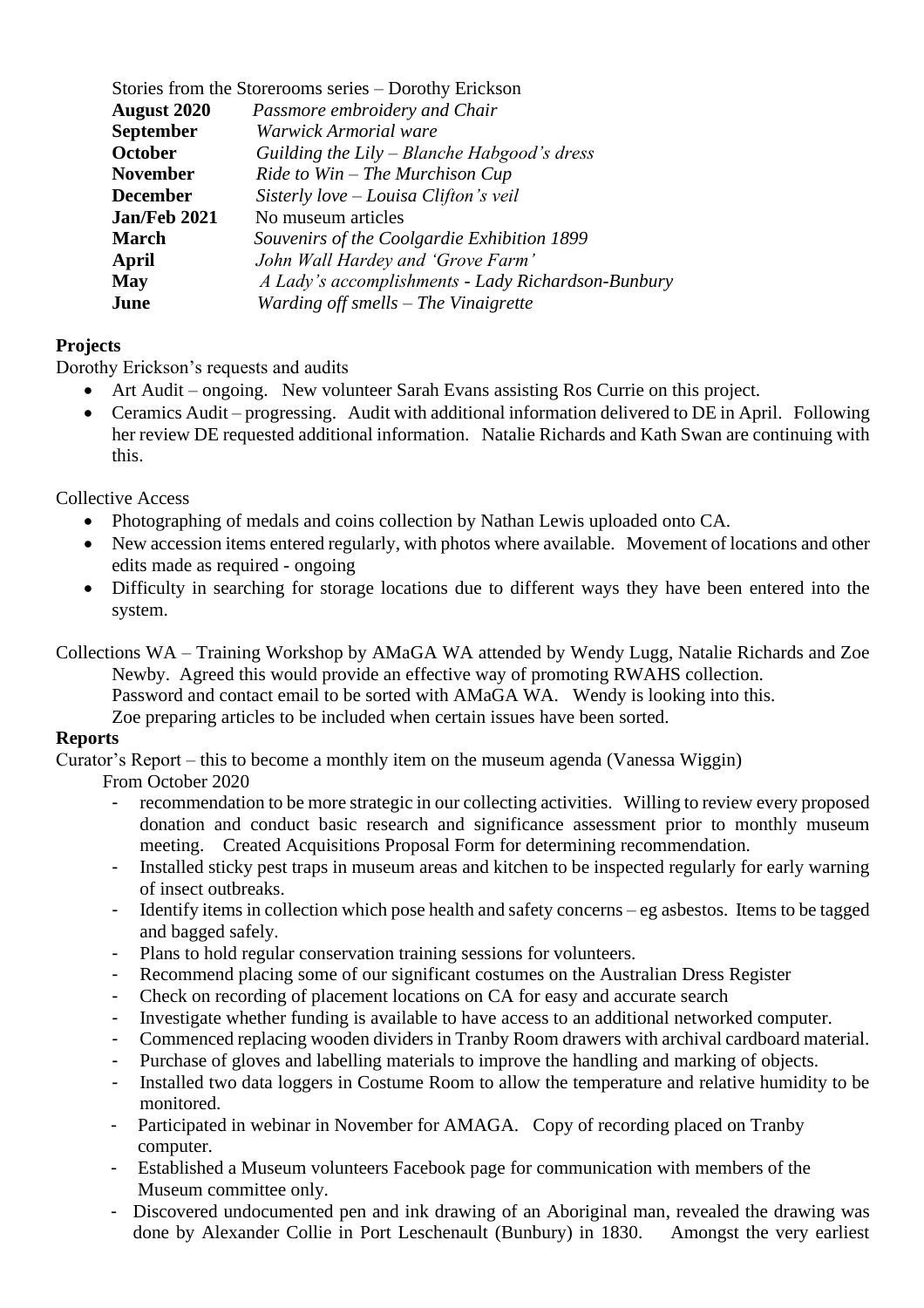images of an Aboriginal person in Western Australia. Research on its provenance to be undertaken and quote to have it cleaned and stored in archival materials be obtained from Stephanie Bailey. Found to be 'on loan' from Shire of Collie since early 1930. Vanessa to contact Shire of Collie advising. Later Shire of Collie agreed it be transferred to the RWAHS collection permanently with several conditions which can easily be met.

- Rewritten new photo request and permission form to simplify the application process and pricing structure.
- Working on the procedures for deaccessioning and written new form to make this process an easier decision.
- Reorganising Museum files on the computer under AAA Museum Committee on the 'O' drive.
- Agreed to hold a Conservation Workshop with Dr Ian MacLeod in June 2021.
- Submitted grant application to the National Library for a Preservation Needs Assessment of the collection (other than the costume collection which has been done previously).
- Working on updating new Collections Policy. Draft presented to Museum Committee in May.

#### Art/Framed Photographs (Ros Currie)

- Paintings section of Dorothy Erickson's audit updated on CA. Continue with drawings section.
- Dorothy's suggested items for de-accessioning from Prints and Drawings section passed on to Vanessa Wiggin. List to be compiled for the committee to assess and pass on to Council for the final decision.
- Recommendation by Ros Currie to hold Weekend workshop to empty, clean and re-stack items and record relocation on CA. Saturday and Sunday 28 and 29 November, 2020. Roster drawn up and attended by several volunteers either part time or all weekend.
- Items earmarked for de-accessioning presented to Museum committee for consideration and review before any recommendations are forwarded to Council.
- Six framed photographs recommended be deframed and transferred to the Library's collection.
- Large wooden framed photograph of the Opening of Federal Parliament to be hung in the foyer.
- Movements from busy bee recorded on CA.
- Wendy Lugg editing images taken at the busy bee and storing on the Tranby computer. Some have been uploaded to CA.
- Not all the Cummings drawings have been photographed so need to be reviewed.

Costume Report (Wendy Lugg/Janet Tombleson/Ainslie Edel)

- Sorting of backlog of items continues with accessioning and movements being recorded on CA.
- Student on practicum from Notre Dame University, Vanessa Sawyer collated spreadsheet from file recorded during the pest inspection period of items in need of re-storing due to overcrowding or longer box required. Assisted with re-packing two of the oldest gowns into one of the new long boxes, and an assortment of 1960s dresses into another.
- Volunteer Natasha Fenner compiled a spreadsheet of costumes needing to be rehoused in longer boxes.
- Boxes made by Westcare last year not proving to be satisfactory as lids and bases are too tight. Need to be examined to see which ones suitable to keep or be returned.
- Costumes donated by Mandy Loton examined and several items selected to keep.

#### Council Report (Wendy Lugg)

- Approval given for Leschenaultia Mosaic to be hung in meeting room.
- Approval given to hold weekend busy bee for art room cleaning and restacking.
- Repairs to the entire roof and gutter, solving problems for damp in Museum and Library.
- Approval for new laptop computer to be purchased from museum funds.
- Council and Executive to meet alternate months.

Education (Schools Project) (Tony Bagshaw)

- Publicity RWAHS website to include Education portal
- Publicity in History Teachers' bulletin
- Publicity in 'Can you Help' column, the *West Australian*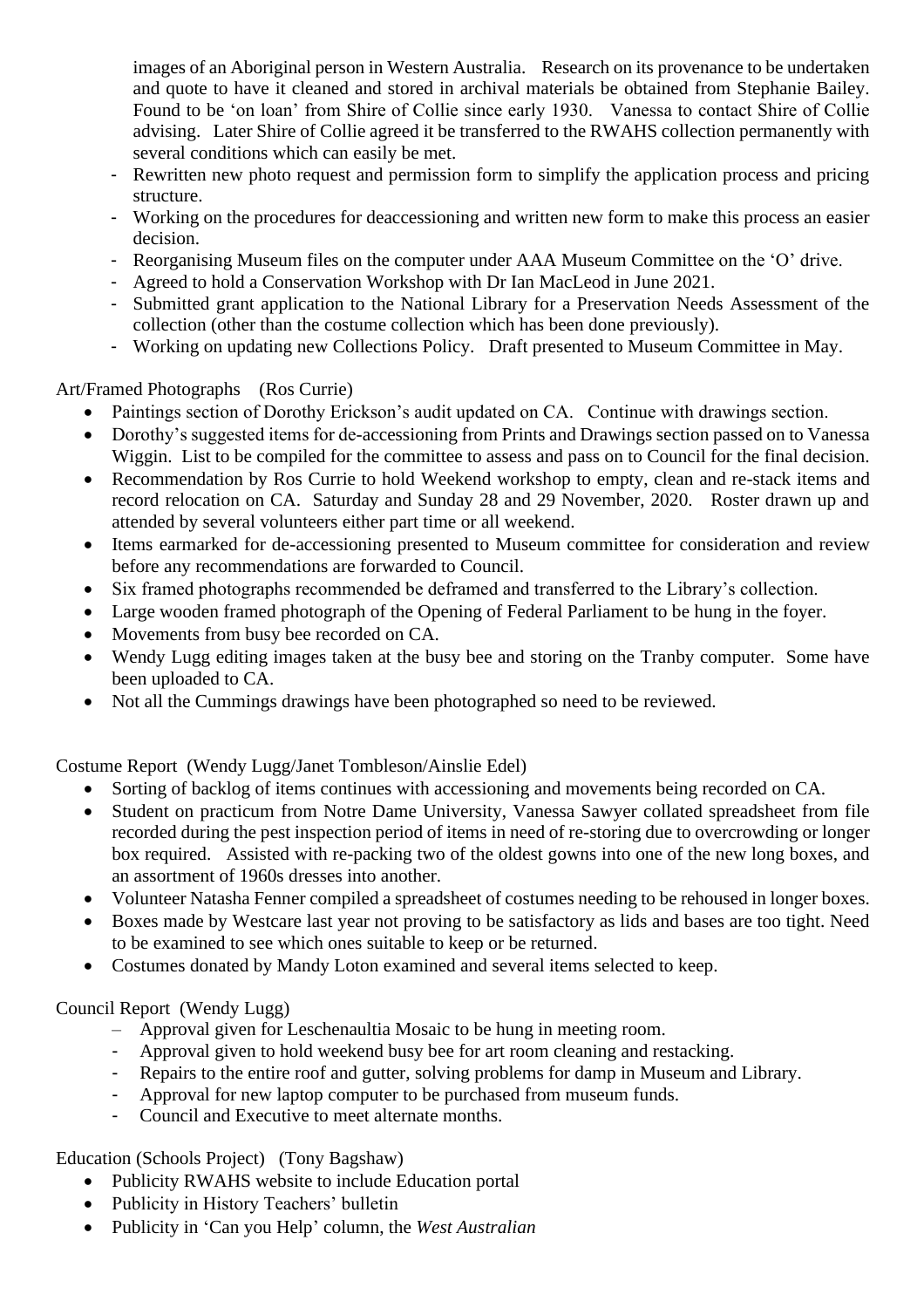- Contact made with four teaching universities to advise them of availability of the suitcases for their students to utilise.
- Feedback from societies who also had similar projects reflected lack of interest/participation mainly due to the disruption by COVID-19 and more positive likely next year.
- Tony delivered both suitcases to Prof Veronica Gardiner at Murdoch University who presented them to some 100+ trainee primary school undergraduates.
- In May Year 1-3 suitcases borrowed by Rockingham John Calvin School, Makybe Rise Primary School and Baldivis Primary School.
- (Memory Boxes)
- Tony to put together a collection of items for a 'Memory Box' for future aged care visits or group visits to the Society
- Collection for Memory Boxes continues.
- Presented Memory Boxes to two groups who visited the Society in June Mercy Care, Belmont and Nedlands Community Care Group for Seniors.

Museum Store Room (Sue Clarke/Brixley Gale)

• Commenced checking and sorting boxes in the storeroom, putting 'like materials' objects together. Movement of location recorded on CA.

Tranby Room

- Brixley Gale has completed her audit of the Tranby Room drawers and updated on CA.
- Smaller framed photographs be relocated to Tranby Room shelf above the desk.

Tuesday Treasure Talks (continued since COVID-19 lockdown)

- August *Timber Tales*, Val Hutch
- September *Silk Pages for the Stage* Janet Tombleson
- October *The Way we Used to Play* Zoe Newby/Sue Clarke
- November postponed until December
- December *Ring A Bell* Bruce Hoar
- March, 2021 *Out of the Memory Box –* Tony Bagshaw
- April *The Tea 'Set'* Kath Swan and Natalie Richards

#### **Visits**

- East Perth Probus Club July 2020, 12 visitors
- Ruth Phelps and Patricia Moncrieff to photograph and record all items donated by Ruth Phelps (at Ruth's expense)
- **Conservation/Treatment**
- Rabbit Skin Rug to be conserved by Patricia Moncrieff (Ruth Phelps to pay for conservation)
- Wood Chip hat conserved and special storage box by Patricia Moncrieff (at Ruth Phelps expense)
- Leschenaultia Mosaic cleaned, Vanessa Wiggin
- Cleaned and treated braid and button on Sir Luke Leake's bicorn hat Rinske Car
- Cleaned and treated Dirk Hartog plate to give 'authentic' ancient pewter look Dr Ian MacLeod
- Murchison cup cleaned Vanessa Wiggin
- Secured two Seaweed Albums on display in cabinet drawers. Determined one album previously thought to have been collected from Kwinana reads Kiama (NSW) – Vanessa Wiggin

#### **Request for high resolution photographs** (Wendy Lugg)

- *'The Finding of Harding, Panther and Goldwater)* to Peter Bridge for cover of 'Due North'
- *'Treasures of WA'* Exhibition in Hackett Hall in the new museum research Dr Baige Zylstra
- *'Champion Bay'* request by Jocelyn Ross, Archivist, Anglican Diocese of North West Australia

#### **Request for items for outside loans**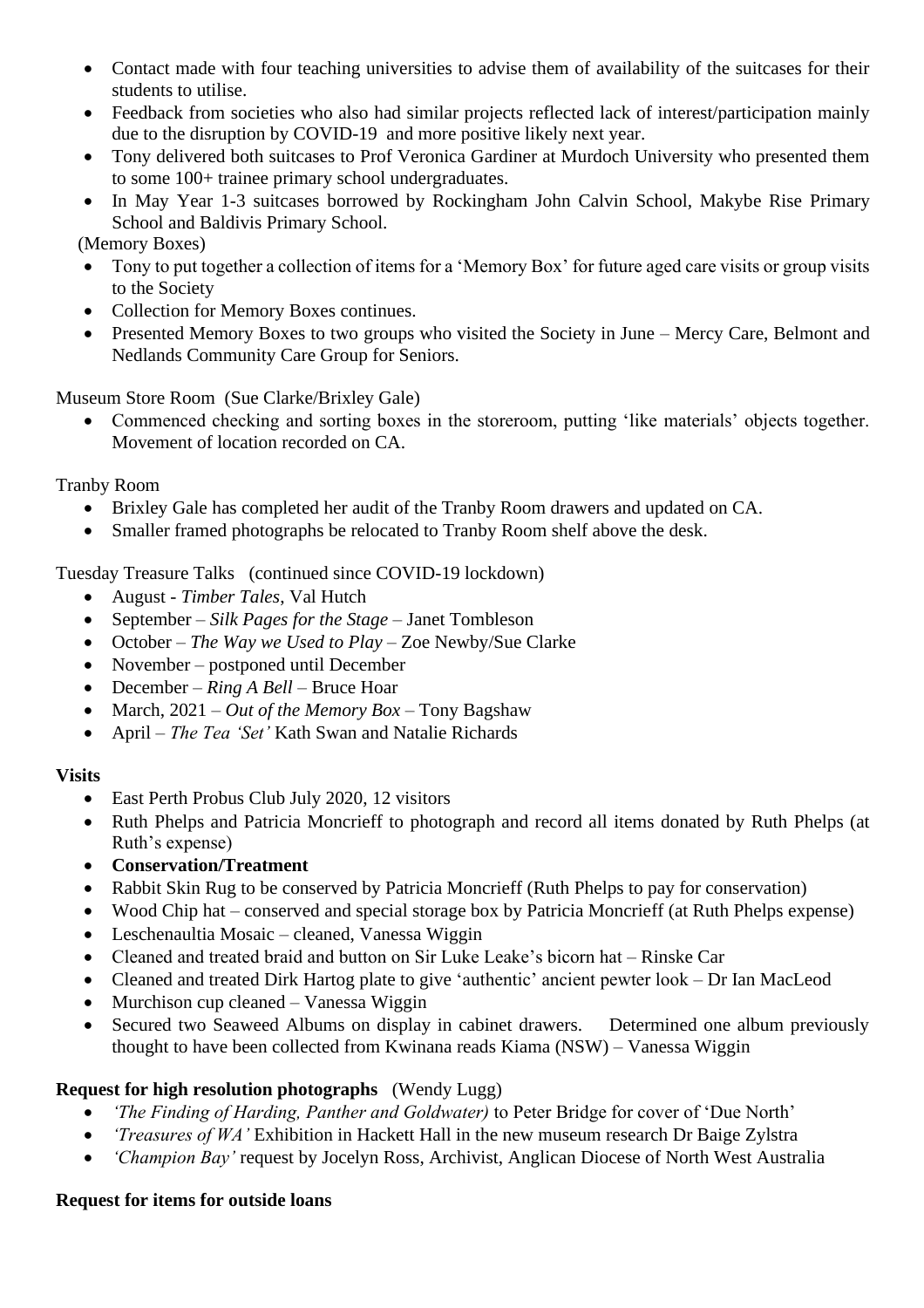- Toni Church, for exhibition at the Old Court House Law Museum for items relating to Edith Cowan. Agreed to lend jacket worn by Julie Bishop be offered. Vanessa updated Outward Loan form.
- Victoria Canova for repeat of Wedding Dresses from the RWAHS collection repeat of her presentation to the Embroiderers' Guild to be held on 30 April during NT Heritage Month.

#### **Training/workshops**

- Numbering and handling objects to committee Vanessa Wiggin
- Metals Conservation Workshop presented by Dr Ian MacLeod and Vanessa Wiggin attended by 15 participants held 5 June 2021.

#### **Purchase of equipment**

Portable light box suitable for photographing small objects – Wendy Lugg Acid-free tissue both buffered and unbuffered New laptop computer

**New acquisitions -** A variety of items were received from donors during the year and a backlog of several items were cleared.

- 1. Doll circa 1950 donor Pam Dawe
- 2. Ephemera various, donor Ruth Phelps
- 3. Set of six handpainted china plates featuring Geraldton Wax, donor Suzy Saw
- 4. Dress, purse and 2 items baby's clothing c.1940, donor Rebecca Jennar
- 5. Two limited edition Australian Fine China Plates handpainted with birds, donor Wendy Lugg
- 6. Physiology and Hygiene school book, 1928 period accepted,
- 7. Loton costumes fancy dress worn on ocean journey representative of early twentieth century travel, donor Mandy Loton
- 8. Bristile cup, saucer and plate, Government issue, donor Ben Errington
- 9. Brown paper bags (2) from local fruit shops c.1960-1970, donor John Lukin
- 10. Typewriter and scrapbook album belonging to Rebecca 'Billie' Cohen, donor Erica Edelman
- 11. Sesquicentenary souvenirs, (donated some time ago), donor Megan Barrett-Lennard
- 12. Bussell family milk, creamer and sugar set, donor Margaret Atkins.
- 13. Sheet music 'The Narrows Bridge' entered in competition for the 1962 Perth Empire/Commonwealth Games – donor not known.
- 14. Practical books for botany. 1920 and Practical book for Natural history 1922 Ainslie Edel
- 15. Bairds Calendar 1950, discarded from Library.

It has been a most productive year in spite of the restrictions due to the COVID-19.

Thanks to all the museum team but in particular to Wendy Lugg for her expertise as photographer for the museum and at events held throughout the year. Editing the photographs is a time consuming task. She is regularly called on by the editor of *History West* to provide photographs to the standard required for reproduction.

Also special thanks to our Curator Vanessa Wiggin for her invaluable advice, guidance and achievements.

#### **Val Hutch**

Convenor

## **Readings and Publications Committee**

#### **1. Membership of the committee; number of meetings held.**

There are currently 10 members of this committee namely Ian Berryman, Patrick Cornish, Heather Campbell (Sec), Jennie Carter, Steve Errington, Sally Hincks, Jack Honniball, Lenore Layman, Bob Reece and Pamela Statham Drew in the chair.

Meetings are held on the first Thursday of every month except January - when most are on leave.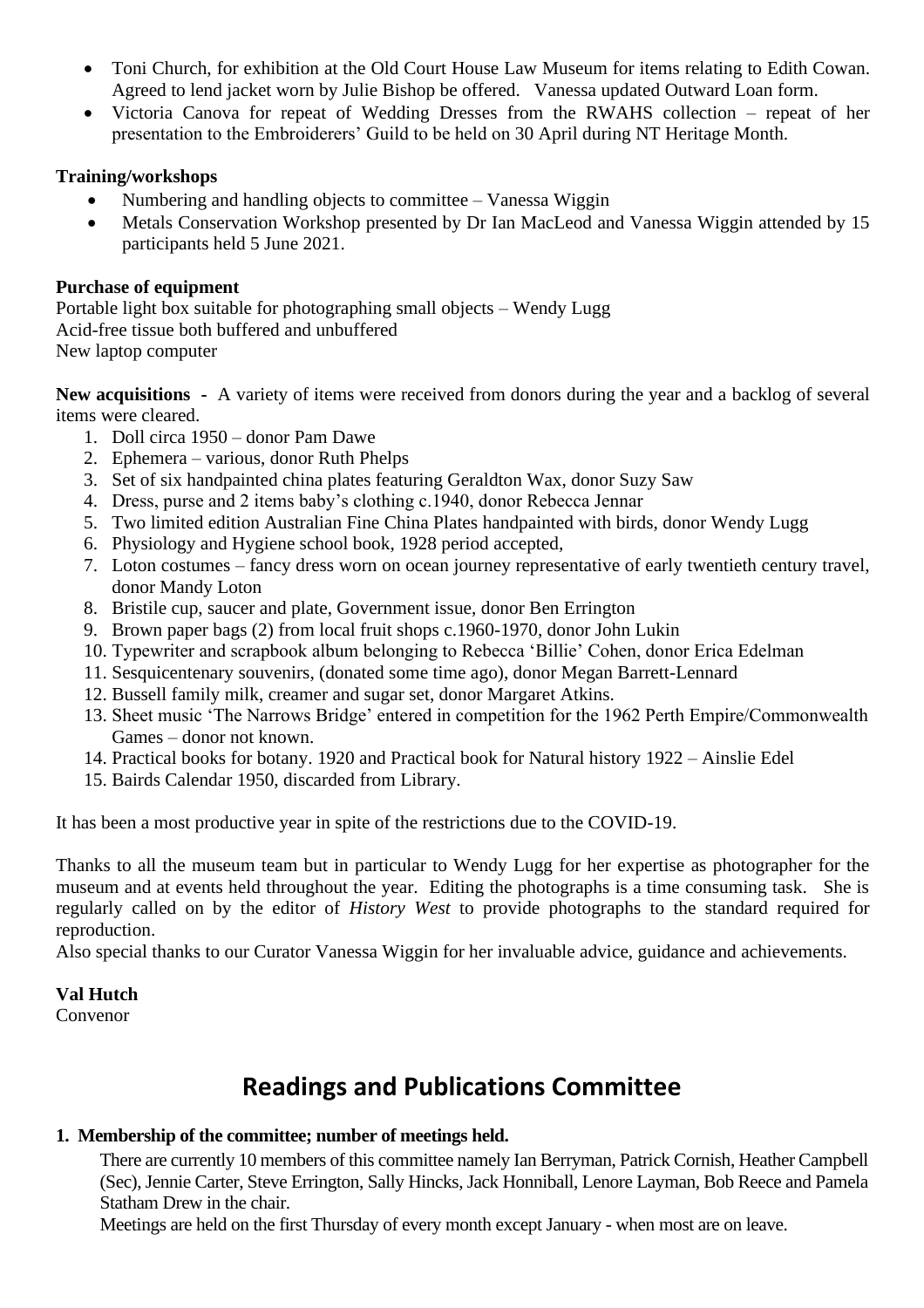Attendance is exemplary, few missing a meeting except Bob Reece due to his illness It has recently been suggested to Bob that he resign or take leave from the cttee but no reply has come in.

#### **2. Significant grants/donations/projects/awards**

Nil. Discussions have been held frequently over the need for sponsorship to cover the cost of *Early Days* but with little success because

- i) our speakers generally have come from backgrounds unsuited for sponsorship eg PhD students or retirees, and talk about historic research.
- ii) most of the members, including myself, are very loathe to go doorknocking for money.

Instead we have occasionally contributed to costs from our own pockets – or in the case of *Early Days* personally delivering them to save postage. We will discuss this matter further but don't hold out much hope of any great success.

#### **3. Highlights -**

**General Meetings & Speakers** Although not strictly a highlight the regular **general meetings** with speakers during the year are highly regarded by members and are the responsibility of this committee. Our members ensure the speakers are met and familiarised with the equipment, and help with the general running of these evenings – such as providing the Speakers Gift, managing the lights and helping with catering.

Choosing speakers occupies much time of the cttee as offers come from all sides and have to be vetted then negotiations for a time of the year to present. While we have little control over their actual presentations, beyond advice, we do have more control over what goes into *Early Days*. Some speakers are advised not to worry about writing up their papers at all and others are so heavily edited that they are almost unrecognisable from the spoken version. We sometimes despair that there just are not the well-researched papers available…and we do keep in touch with tertiary institutions to check for rising stars. History has been so decimated in our Universities that PhD students are a rarity.

**Early Days.** The Launch of *Early Days* is always a highlight on R&P's agenda and the launch in 2020 at the Christmas Party was no exception. After a very tough year with the pandemic outbreak we did actually produce a reasonable journal. We are incredibly fortunate that our member Jennie Carter has taken on the job of putting individual papers into a publishable format. This has saved us over \$500 a year – more given the improvements she has been able to implement because of her expertise in this area. Thanks are due this year to our editor Patrick Cornish and Proof Reader extraordinaire Ian Berryman for the many hours they have put into the issue- but by far and above the most gratitude goes to Jennie who not only does the formatting and design but also does the index which we used to pay for separately.

**History West** The production of the monthly History West also comes into R&P's ambit and the committee helps with articles on society events and especially in providing the 20-odd book reviews we produce each year. Lenore must be congratulated for the high standard she consistetly maintains in this newsletter which she has now been editing for over five years.

**Williams/Lee Steere Prize competition** A major undertaking for the committee is the running of the Williams/Lee Steere Prize competition. Hours and hours go into changing the format of the competition which is now a \$1000 prize for the best book published in the last financial year on any topic of Western Australian History. This year we had 18 entries- and a shortlist now of four. A Subcttee will determine the prizewinner ... Awarded at the AGM.

Running **book launches**for members is another highlight of R&P's activities. Mostly these have been before a general meeting but they have also been stand-alone events such as the highly successful launch of Bill and Jenny Bunbury's book *Many Maps* 20<sup>th</sup> November.

Helping the **Bookshop** has become another R&P activity, formalising what had been done previously by members in taking books to the conference and other outside venues, advising on new titles and strategies for dealing with old stock. We have not, however, been able to deal with the bookshop's major problem - the lack of consistently available staff – though we have helped formulate a plan.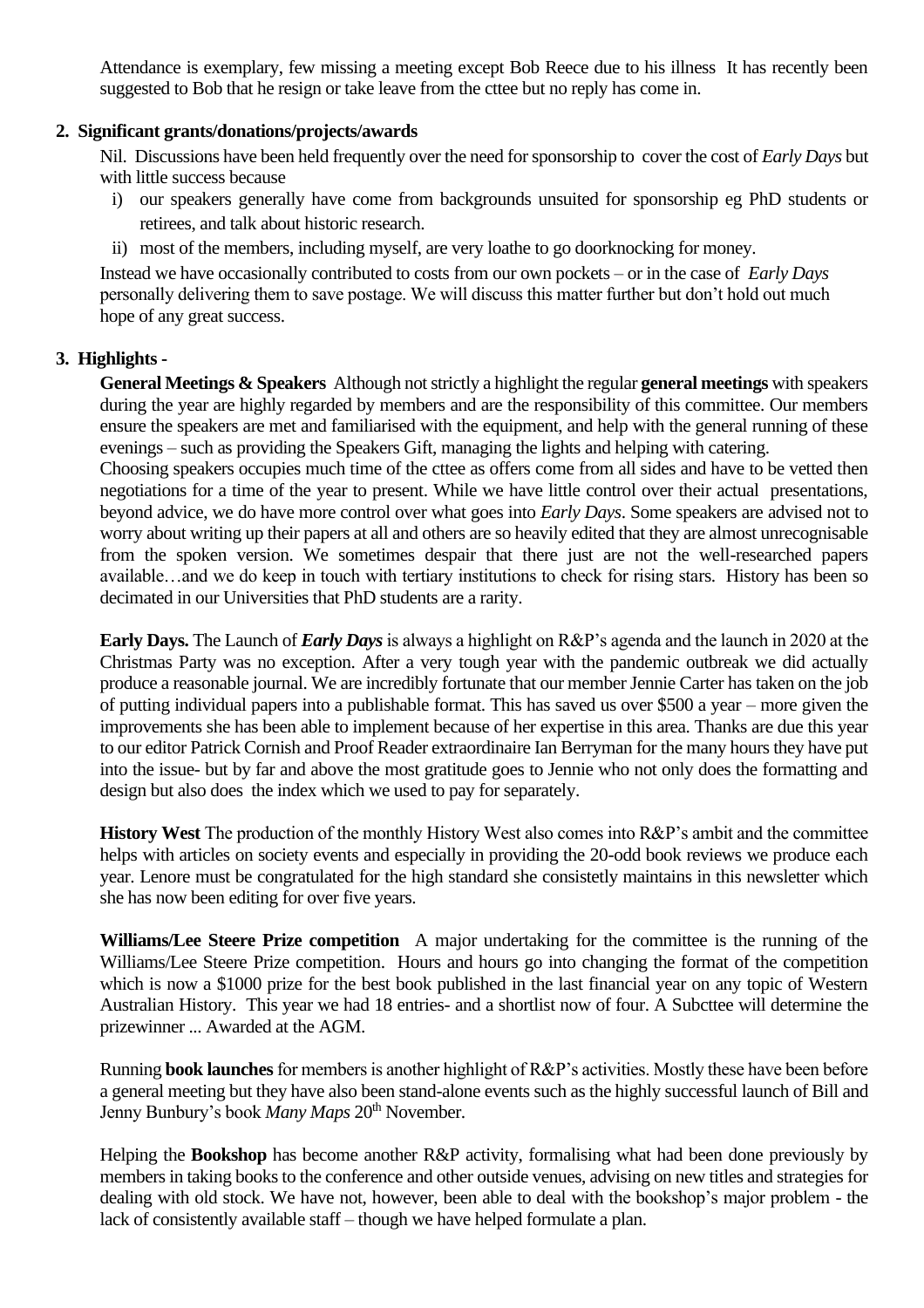**Register of Speakers**. We have responded to the many requests that Lesley receives from community clubs and societies for speakers, by starting a register of people who are willing to be called on to speak – such as John Dowson. There are now six names on the list which, with their contact details, we leave with Lesley

All in all, a very busy and productive year.

#### **Pamela Statham Drew**

Convenor

## **Technology Committee**

Committee members: Dr Helen Henderson (Convenor), *CollectiveAccess*/Website Administrators, Lorraine Clarke and Jag Atrie. Technical assistance has also been provided by Cherie Strickland and Lorraine Clarke.

- The Society's collections database *CollectiveAccess* (CA) has presented few technical problems this year but there remain some issues to be addressed, including standardisation of donor and author/creator names and the thesaurus entries.
- Amazon Web Services continue to host the Society's website and store the *CollectiveAccess* database on its servers in Sydney and Melbourne. The website is working well. Screens have been updated by Lorraine Clarke and Helen Henderson. James Cassidy and the Community Officer have been diligent in updating events information pages. Thanks is due to them for taking on these tasks.
- James Cassidy and the Community Officer have managed the Society's Facebook site. Thanks is also due to them for frequent interesting items posted. Followers are increasing.
- In July 2020 the Society was connected to the NBN and all the necessary steps were taken to ensure the LAN and the telephone system were working well as a result. So far, no difficulties have been experienced.
- During the year there have been some LAN software issues which required the Society's Service Provider, IQPC Services, to fix. These have included a massive spam infection of the Community Officer's email facility which emanated through the website. As a result software has been installed to detect and block these intrusions.
- A new PC for the Museum was installed on the LAN.
- LAN and website software program licenses have been renewed in a timely fashion.
- It was recognised through the year that the website and e-shop software programs were not meeting the Society's needs. The current website program is unable to cater for online display and verbal presentations and for accommodating History West Community History Centre funding campaign requirements. It has become evident that the e-shop program is very difficult for volunteers to be trained so that they can operate efficiently and confidently. Also, its report facility cannot be used. It was decided to apply for funding for Lotterywest funding to seek professional advice regarding the purchase of more up-to-date software and to employ a contractor to transfer data, install new software programs that meet the Society's needs. This application has not yet been made.
- Through the website there were 10,886 *CollectiveAccess* catalogue searches for the year 1 July 2020 to 30 June 2021 and 415 bookshop orders through the website.
- The local area network has been maintained and all technical problems have been addressed speedily by IQPC Services. Software licenses were renewed.
- The electronic back-up system policy for our NAS on-site server for the administration database continues to be implemented by Community Officer. MYOB with Payroll data are automatically backed-up to the cloud as part of the Society's MS365 license and is available on the internet to authorised users